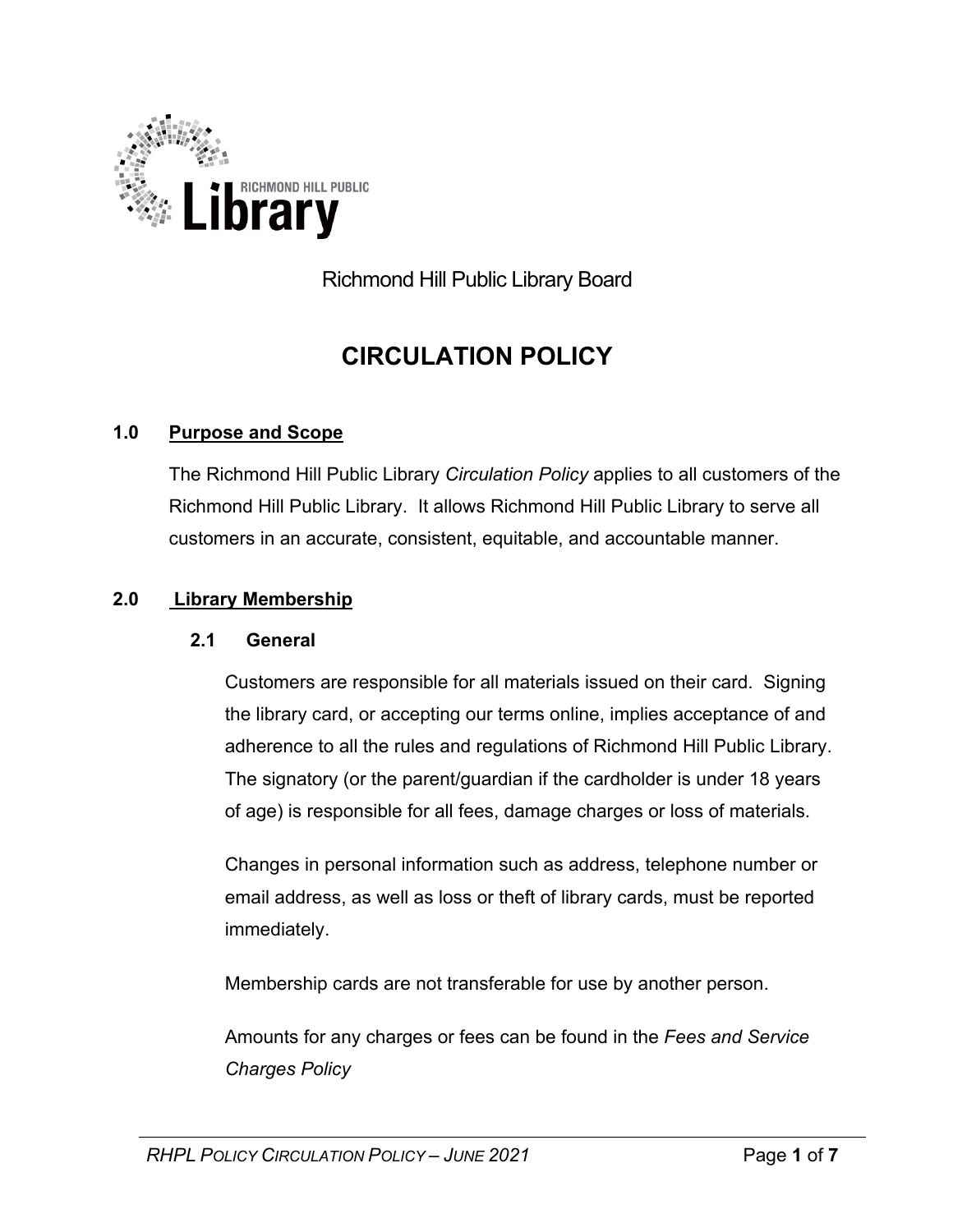## **2.2 Eligibility**

Richmond Hill Public Library cards are free to all persons who live, work or attend school in Richmond Hill, Aurora, East Gwillimbury, Georgina, King Township, Markham, Newmarket, Vaughan and Whitchurch Stouffville (York Region Public Libraries Partnership (YRPLP)).

#### **3.0 Registration**

#### **3.1 Requirements**

When registering to become a member of Richmond Hill Public Library confirmation of eligibility must be provided and verified either in person or online. To receive a free card, proof of current personal identification (ID) that provides name and address is required, as well as proof of working or going to school in York Region if living outside the region. Provision of a valid email address is recommended.

If non-photo ID is used then two (2) pieces of ID are required. For those who work or go to school in York Region but do not live within it, staff identification, pay stub, student card or report card are examples of proof of eligibility.

To obtain a library card for a child (age  $0 - 13$  years) a parent/quardian's identification and proof of address as well as the signature of the parent/guardian on the child's library card are required.

## **4.0 Library Cards**

## **4.1 Card Types**

## **Child (0 – 13 years of age)**

Children 13 years of age and younger require signed permission of a parent or guardian to obtain a library card. Parents and guardians are responsible for the selection, usage and safe return of library materials borrowed by their children.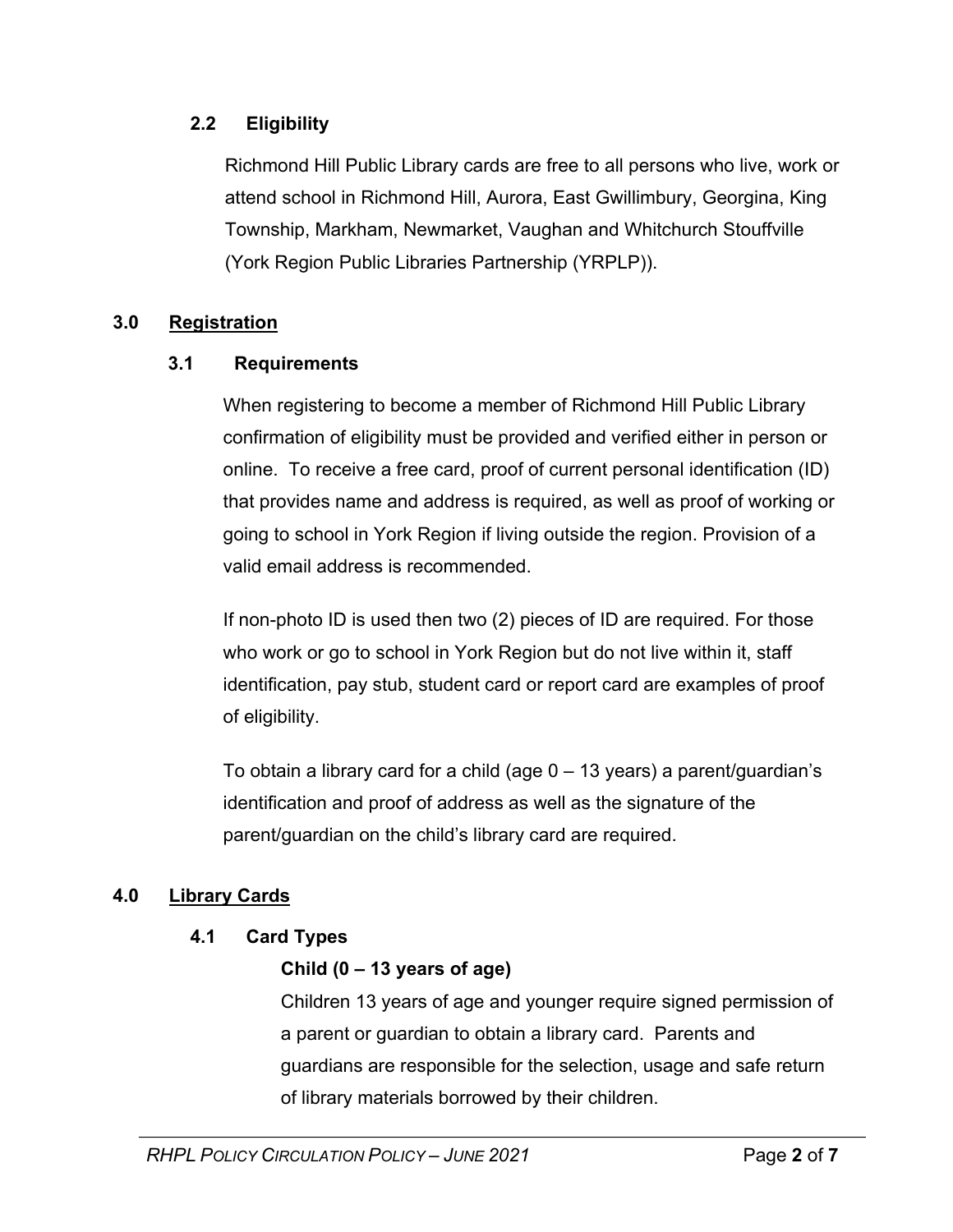## **Student (14 – 17 years of age)**

A student/youth (14 -17) may apply for their own library card without signed consent of a parent or guardian, subject to verification of address. Parental responsibility for a youth's penalties continues until the age of 18.

# **Adult (18 years or older)**

## **4.2 Additional card types**

# **Visitor Card**

Customers who are residing in Richmond Hill temporarily without a proof of a permanent address in Richmond Hill can obtain a Library card for a monthly fee up to a total of six (6) months, after which the non-resident annual fee would apply. Proof of identity and permanent address are required as well as your temporary local address.

## **Non-Resident Card**

There is an annual per person fee per for all non-residents of Richmond Hill (exclusive of YRPLP member libraries) who wish a Library card for longer than six (6) months. Non-resident cards expire annually.

# **Ease of Access Card**

Customers who are not able to provide proof of address may obtain a Library card that allows full access to RHPL's e-resources and computers but limited physical materials. Up to 5 holds and 5 physical materials (with the exception of iPads and Chromebooks) may be borrowed at a time on this card. Further materials may be borrowed upon return of previously borrowed material. Use of the physical collection will be suspended if material is lost or damaged.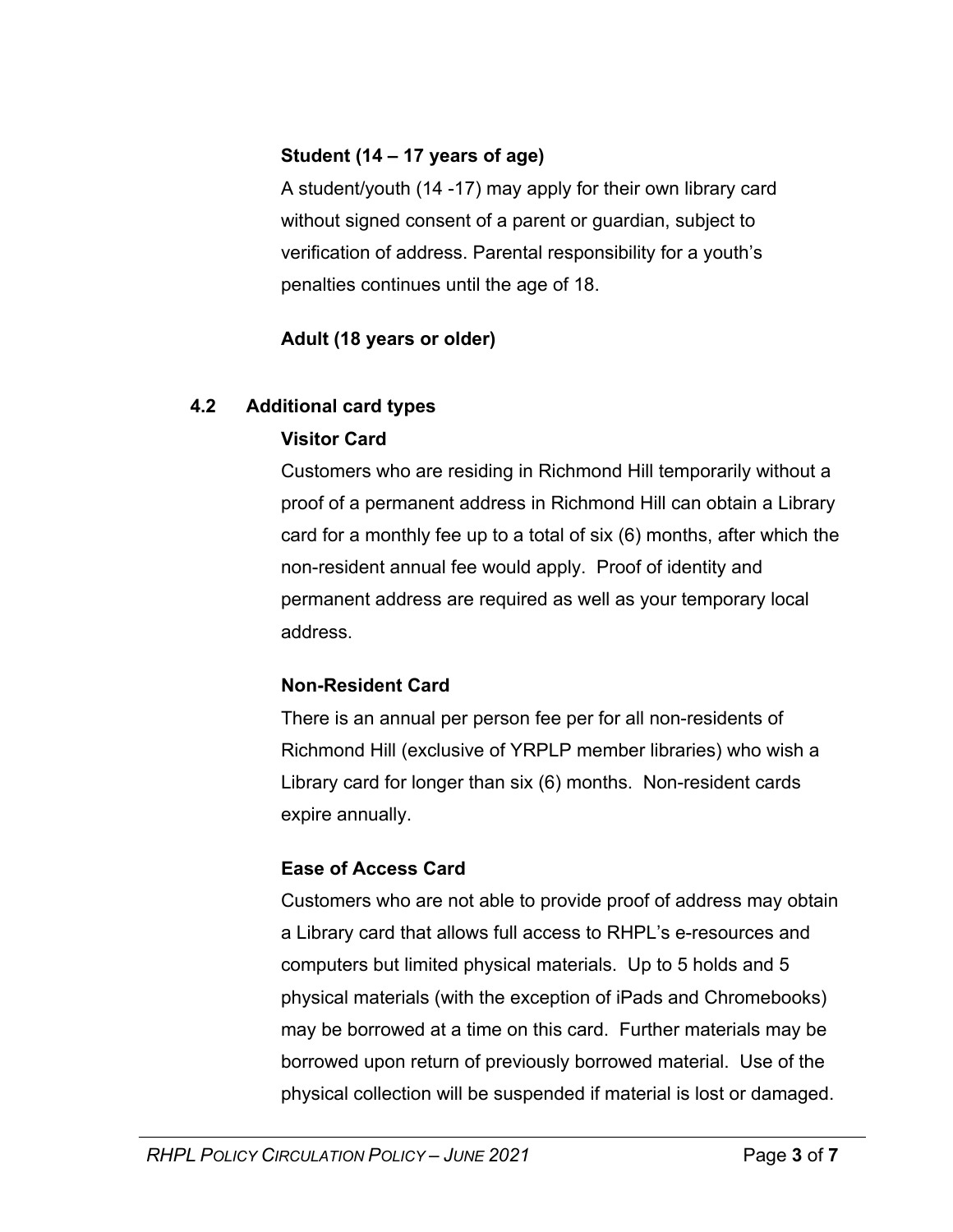Ease of access cards expire biennially and need to be applied for in person with proof of identity. If address requirements are later supplied the card can be converted to a regular card.

#### **4.3 Biennial Renewal**

With the exception of the additional cards previously noted, a customer's library card expires biennially. At the time of renewal, the customer's name, mailing address, email address (if any) and telephone number (if any) need to be verified online or in person. Students, children, and customers living outside York Region will need to renew in person.

Biennially, all outstanding monies owing to the Library must be paid in full before the customer's library card can be renewed.

#### **4.4 Number of Cards**

A registered customer of the Richmond Hill Public Library may only have one (1) Richmond Hill Public Library Card assigned in their name and must report any card loss to the Library as soon as they are aware. Customers are responsible for all outstanding monies or materials on any card found in their name.

## **4.5 Lost Library Cards**

There is a replacement fee for lost library cards.

## **5.0 Borrowing Privileges**

#### **5.1 General**

A valid Richmond Hill Public Library barcode must be presented each time materials are borrowed.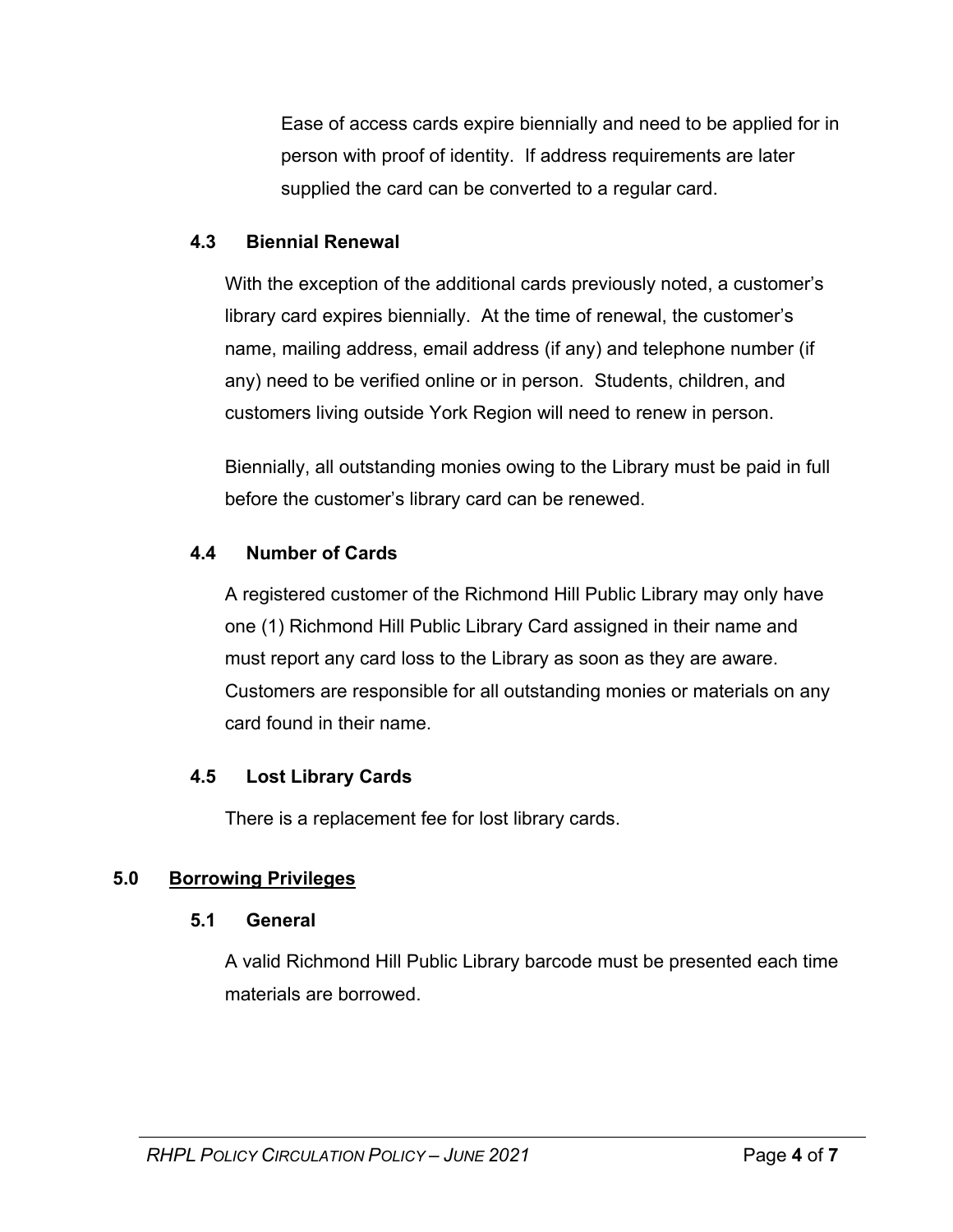Loan periods, limits, renewals, holds, age restrictions, notifications and their frequency, and return times are all noted in detail on our website www.rhpl.ca

## **5.2 Suspension of Borrowing Privileges**

Customers will be notified when their library account reaches \$25 or more in bills. All Library privileges will be suspended once this threshold is reached. Library privileges are restored once material is returned or monies paid put the account below \$25. If the account is up for renewal the account needs to be paid in full in order to renew and restore full privileges.

## **5.3 Lost and Damaged Material**

Customers are required to report lost or damaged material at the earliest possible opportunity.

A customer will be charged full replacement cost for any lost or damaged material. Full replacement cost for a claimed returned material, a material that a customer believes they have already returned, will be charged if the material has not been found by the Library 3 months after it was claimed to have been returned.

Charges for lost, damaged, or claims returned materials are based on the full replacement cost including costs to acquire, catalogue and process the item. A non-refundable processing fee plus HST will also be charged at this time.

Material will be considered lost and billed when it is four (4) weeks overdue. All bills will be removed if the material is returned in good condition.

Items returned in incomplete or partially damaged condition will result in the assessment of costs needed to return the title to a condition suitable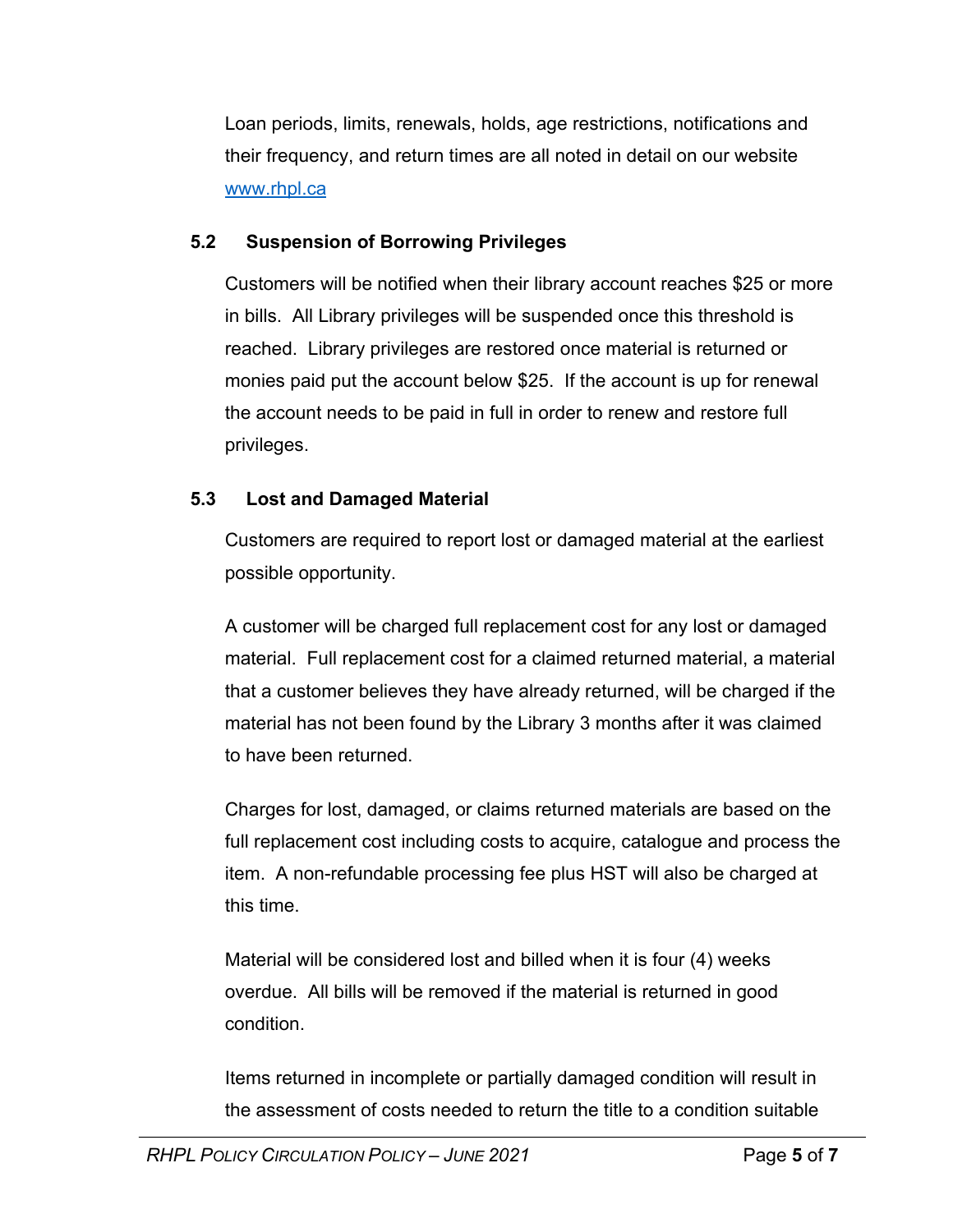for loan. In some cases, the full replacement fee and the non-refundable processing fee plus HST will be charged.

Replacement copies or donations in lieu of payment are not accepted.

#### **5.4 Refunds**

If a customer finds, and returns in good condition, lost material that they have already paid for they are eligible for a refund. The time limit for refunds for payment of lost materials is three (3) months from the date of payment. Customers must produce their receipt to receive the refund.

## **5.5 Interlibrary Loan Materials**

The borrower is responsible for the full replacement cost of lost or damaged items, as assessed by the lending library, as well as a nonrefundable processing fee plus HST. Outstanding balances for these charges will be reflected on the customer's record and RHPL policies regarding delinquent accounts will apply.

Customers who do not pick up their requested interlibrary loan in the timeframe given will be charged a service fee.

## **5.6 Collection Agency**

RHPL employs a third-party collection agency to help facilitate the return of lost material and/or payment of bills in arrears.

A non-refundable administrative fee is added to all customer accounts sent to the collection agency. All monies owed must be paid in full in order to reinstate borrowing privileges.

#### **6.0 Related Policies**

- 1. Fees and Service Charges (September 2020)
- 2. Code of Conduct Customer ( December 2014)